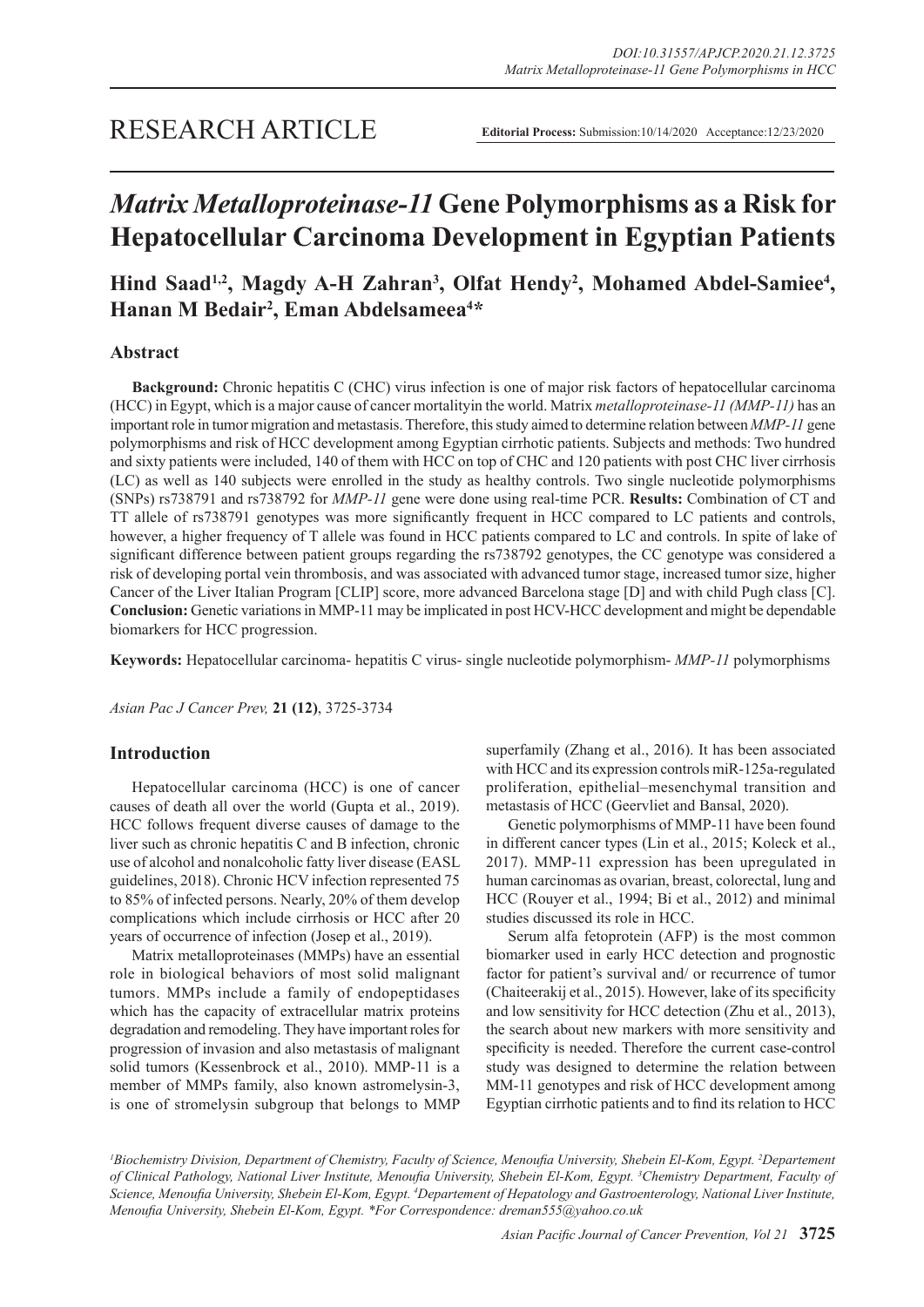#### status.

### **Materials and Methods**

All participants provided written informed consent prior starting in this study. The current study included: 260 patients were included, 140 of them with HCC on top of CHC and 120 patients with post CHC liver cirrhosis (LC). They were selected from the outpatient clinics of hepatology and gastroenterology department of the National Liver Institute (NLI), Menoufia University. HCC was diagnosed by the characteristic vascular enhancement pattern detected by multislice triphasic spiral CT scan and/ or MRI according to established diagnostic criteria (EASL guidelines, 2018).

Clinical HCC classification was based on TNM and Barcelona- Clinic Liver Cancer (BCLC) staging systems. Diagnosis of cirrhosis was based on clinical findings, imaging studies (abdominal ultrasound) and laboratory results. Severity of cirrhosis was graded according to Child Pugh classification (Pugh et al., 1973). Additionally, 140 subjects with gender and age matched to patients were enrolled in the study as healthy controls.

Exclusion criteria: Patients with other causes of chronic liver disease, patients with other liver tumors (e.g. adenoma), HCC cases on top of co-infection with Hepatitis C and B, patients aged <18 years old, cases with chronic inflammatory diseases or autoimmune diseases were excluded from the study. Hematological malignancy and tumors of any organ other than the liver were of the exclusion criteria from the study.

The study was performed according to ethical standard of the responsible Institutional Committee and with the Helsinki Declaration of 1975 as revised in 2013. Either verbal or written consents were obtained from all subjects prior to enrollment in the study and the conventional data was collected from the patients' files. The study protocol was in accordance with declaration of Helsinki and approval of the Scientific and Ethical Committee of NLI, Menoufia University.

#### *Laboratory investigations*

Ten ml of venous blood were drawn from all subjects included in this study by venipuncture from were divided into: 2ml was put in vacutainer tubes containing EDTA for molecular testing of polymorphism by real time PCR; 2ml was put in EDTA tube for complete blood count (CBC) and the 1.8ml was put in tube contains 0.2 ml of sodium citrate 3.8% for coagulation screening profile. The remaining volume was collected in plain vacutainer and allowed to clot and serum separated for liver function tests as alanine aminotransferase (ALT), aspartate aminotransferase (AST), albumin, total and direct bilirubin, hepatitis virus markers and AFP level.

CBC was done using Sysmex XT-1800i automated hematology analyzer (Sysmex, Japan), liver functions tests using Cobas e501 Auto analyzer (Roche, Germany), and AFP measurement using enzyme immunoassay based on electro-chemiluminescence immunoassay by Cobas e601 Auto analyzer (Roche). Prothrombin time (PT) and international normalized ratio (INR) value was done by

BFT II fibrintimer. HBsAg and HCV antibodies were done by the ectroche-miluminescence immunoassay "ECLIA" using Cobas 6000 (e601 module).

## *Genotyping of MMP-11*

Genomic DNA was extracted from EDTA samples using QIAamp DNA Mini Kit (catalog number, 51106, Qiagen, Santa Clarita, USA). MMP-11 was genotyped by real-time polymerase chain reaction (PCR) using fluorescent labeled probes. Single nucleotide polymorphism (SNP) was done for two MMP-11 variants (rs738791 and rs738792) as previously reported (Tecnologies, 2013). The ABI TaqMan allelic discrimination kit (catalog number 4351379, Applied Biosystems, Carlsbad, CA), briefly, the fluorescent labeled probes: GCCAGTGGTGGCCTGTGTCTACCAC[C/T] TCACCTCACTGAACCTGAGAGTCC (VIC dye for allele C, FAM for allele T) for rs738791. The probes: CATCCTCCTGCCTAGGACG[C/T] CCACCACCTCCATGCCGAGAGGAGG (VIC dye for allele T, FAM dye for allele C) was fluorescent probes for rs738792. The PCR fluorescence product was detected on a Rotor-Gene Q System (QIAGEN, GmbH- Germany) and the intensity of the fluorescence signal was analyzed by Rotor-Gene Q series software. The reaction was performed in a 96-well format in a total reaction volume of 25 µl using 20 ng of genomic DNA. The reaction was heated for 2 min at 50ºC, then 10 min at 95ºC, followed by 40 cycles of 95ºC for 15 sec and 60ºC for 1.5 min. The rs738791 and rs738792 genotyping results were recognized consequently by allele-separation dependent on relative enhancement of every particular fluorophore, adjusted for control Rox fluorophore.

#### *Statistical analysis*

Data were fed to the computer and analyzed using IBM SPSS software package version 22.0. (Armonk, NY: IBM Corp). Quantitative data were described mean, standard deviation (SD) or median and interquartile range (IQR). Chi-square test was used for categorical variables to compare between different groups. Mann Whitney test for abnormally distributed quantitative variables to compare between two studied groups. Kruskal Wallis test for abnormally distributed quantitative variables, to compare between more than two studied groups. Post Hoc for pairwise comparisons. Significance of the obtained results was judged at the level below 5%. Odd ratio (OR and 95% Confidence Interval of an event occurring in one risk group was calculated to the odds of it occurring in the non-risk group. The population of the studied sample was explored to find its equilibrium with Hardy-Weinberg equation by Hardy-Weinberg and regression to detect the most independent/ affecting factor for affecting HCC.

# **Results**

The gender and age were matched among the studied groups. DM was significantly more prevalent among patients with LC ( $p=0.032$ ). There was a significant increase among studied groups as regards ALT, AST, total bilirubin and AFP compared to healthy control, while as regards serum albumin level and platelets among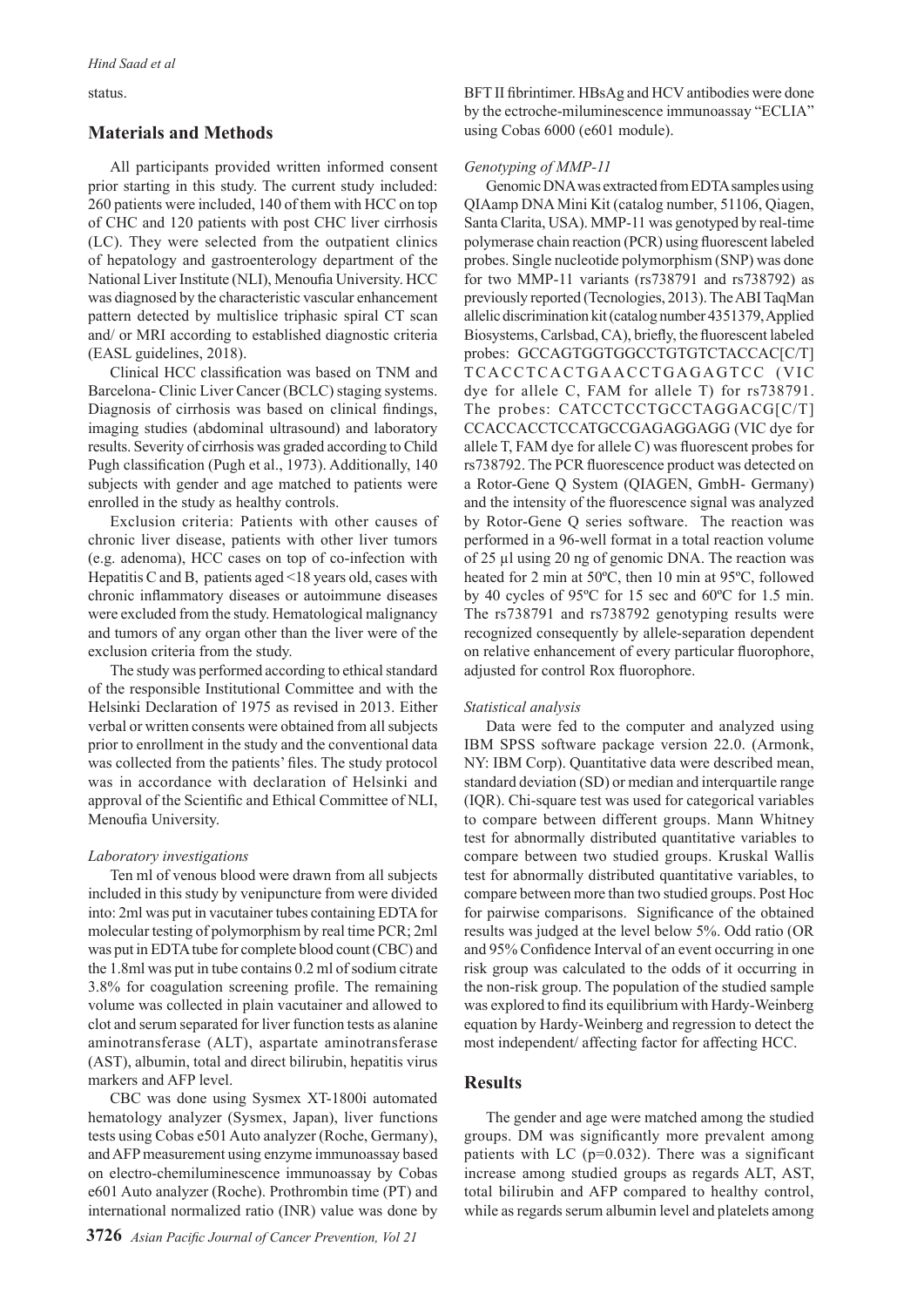the studied groups, they were significantly decreased (p-value <0.001 for each). No significant difference was detected between HCC and LC groups regarding smoking  $(p = 0.407)$ . Portal vein thrombosis is more frequent in HCC more than LC group  $(p<0.001)$ ; while no significant difference was found between HCC and liver cirrhosis patients regarding Child -Pugh score (p=0.073) (Table 1).

No significant difference among studied groups was found regards the SNP rs738791 genotypes (p= 0.171). While the CT and TT genotypes combination was more

| Parameters                                              | $HCC (n = 140)$      |               | LC $(n = 120)$                                                 |                                                   |                     | Controls ( $n = 140$ ) |            |
|---------------------------------------------------------|----------------------|---------------|----------------------------------------------------------------|---------------------------------------------------|---------------------|------------------------|------------|
|                                                         | No.                  | $\%$          | No.                                                            | $\%$                                              | No.                 | $\%$                   | p-value    |
| Gender                                                  |                      |               |                                                                |                                                   |                     |                        |            |
| Male                                                    | 107                  | 76.4          | 78                                                             | 65                                                | 103                 | 73.6                   | 0.108      |
| Female                                                  | 33                   | 23.6          | 42                                                             | 35                                                | 37                  | 26.4                   |            |
|                                                         |                      |               |                                                                | $p_1 = 0.054$ , $p_2 = 0.581$ , $p_3 = 0.134$     |                     |                        |            |
| Age (years)                                             |                      |               |                                                                |                                                   |                     |                        |            |
| Range                                                   | $43.0 - 66.0$        |               |                                                                | $42.0 - 70.0$                                     | $55.0 - 70.0$       |                        | 0.343      |
| $Mean \pm SD$                                           | $59.47 \pm 4.72$     |               |                                                                | $58.85 \pm 6.64$                                  | $59.34 \pm 3.58$    |                        |            |
|                                                         |                      |               |                                                                | $p_1 = 0.943$ , $p_2 = 0.108$ , $p_3 = 0.418$     |                     |                        |            |
| ${\rm DM}$                                              |                      |               |                                                                |                                                   |                     |                        |            |
| No                                                      | 84                   | $60.00\%$     | 56                                                             | 46.70%                                            |                     |                        | $0.032*$   |
| Yes                                                     | 56                   | 40.00%        | 64                                                             | 53.30%                                            |                     |                        |            |
| Smoking                                                 |                      |               |                                                                |                                                   |                     |                        |            |
| No smokers                                              | 84                   | $60.00\%$     | 78                                                             | 65.00%                                            |                     |                        | 0.407      |
| Smokers                                                 | 56                   | 40.00%        | 42                                                             | 35.00%                                            |                     |                        |            |
| ALT (U/L)                                               |                      |               |                                                                |                                                   |                     |                        |            |
| $Mean \pm SD$                                           | $54.70 \pm 44.45$    |               | $38.20 \pm 18.33$                                              |                                                   | $22.69 \pm 4.06$    |                        | $< 0.001*$ |
|                                                         |                      |               |                                                                | $p_1 = 0.013$ *, $p_2 < 0.001$ *, $p_3 < 0.001$ * |                     |                        |            |
| AST (U/L)                                               |                      |               |                                                                |                                                   |                     |                        |            |
| $Mean \pm SD$                                           | $82.07 \pm 78.24$    |               | $63.33 \pm 63.28$                                              |                                                   | $19.74 \pm 4.73$    |                        | $< 0.001*$ |
|                                                         |                      |               |                                                                | $p_1 = 0.321$ , $p_2 < 0.001$ *, $p_3 < 0.001$ *  |                     |                        |            |
| Albumin (g/dl)                                          |                      |               |                                                                |                                                   |                     |                        |            |
| $Mean \pm SD$                                           | $2.78 \pm 0.88$      |               | $2.58 \pm 0.76$                                                |                                                   | $4.47 \pm 0.22$     |                        | $< 0.001*$ |
|                                                         |                      |               |                                                                | $p_1 = 0.166$ , $p_2 < 0.001$ *, $p_3 < 0.001$ *  |                     |                        |            |
| Total bilirubin (mg/dl)                                 |                      |               |                                                                |                                                   |                     |                        |            |
| Median (IQR)                                            | $1.55(1.10 - 5.80)$  |               |                                                                | $1.85(0.92 - 4.02)$                               | $0.42(0.36 - 0.60)$ |                        |            |
|                                                         |                      |               |                                                                | $p_1 = 0.430$ , $p_2 < 0.001$ *, $p_3 < 0.001$ *  |                     |                        |            |
| Platelets ( $\times$ 10 <sup>3</sup> /mm <sup>3</sup> ) |                      |               |                                                                |                                                   |                     |                        |            |
| $Mean \pm SD$                                           | $132.8 \pm 90.47$    |               |                                                                | $127.7 \pm 83.65$                                 |                     | $290.9 \pm 67.41$      | $< 0.001*$ |
|                                                         |                      |               |                                                                | $p_1 = 0.767$ , $p_2 < 0.001$ *, $p_3 < 0.001$ *  |                     |                        |            |
| AFP(ng/dl)                                              |                      |               |                                                                |                                                   |                     |                        | $< 0.001*$ |
| Median (IQR)                                            | $152.25(6.6 - 1400)$ |               | $2.56(1.7-5.4)$<br>$p_1$ <0.001*, $p_2$ <0.001*, $p_3$ =0.028* |                                                   | $2.10(1.9-2.9)$     |                        |            |
|                                                         |                      |               |                                                                |                                                   |                     |                        |            |
|                                                         | N                    | $\frac{0}{0}$ | $\mathbf N$                                                    | $\%$                                              |                     |                        |            |
| $\ensuremath{\mathrm{PVT}}$                             |                      |               | 112                                                            | 93.3                                              |                     |                        |            |
| No                                                      | 82                   | 58.6          | 8                                                              | 6.7                                               |                     |                        | $< 0.001*$ |
| Yes                                                     | 58                   | 41.4          |                                                                |                                                   |                     |                        |            |
| Child Pugh class                                        |                      |               |                                                                |                                                   |                     |                        |            |
| $\mathbf{A}$                                            | 48                   | 34.3          | 26                                                             | 21.7                                              |                     |                        |            |
| $\, {\bf B}$                                            | 52                   | 37.1          | 56                                                             | 46.7                                              |                     |                        |            |
| $\mathbf C$                                             | $40\,$               | 28.6          | 38                                                             | 31.7                                              |                     |                        |            |

Table 1. Comparison of Demographic and Laboratory Data among the 3 Studied Groups

χ2 , Chi square test; H, H for Kruskal Wallis test; MC, Monte Carlo; SD, Standard deviation; HCC, hepatocellular carcinoma; LC, liver cirrhosis; DM, Diabetes mellitus; ALT, alanine aminotransferase; AST, aspartate aminotransferase; AFP, Alpha fetoprotein; p<sub>1</sub>, value for comparing between HCC and liver cirrhosis;  $p_2$ , value for comparing between HCC and control; p3, value for comparing between liver cirrhosis and control;\*, Statistically significant at  $p < 0.05$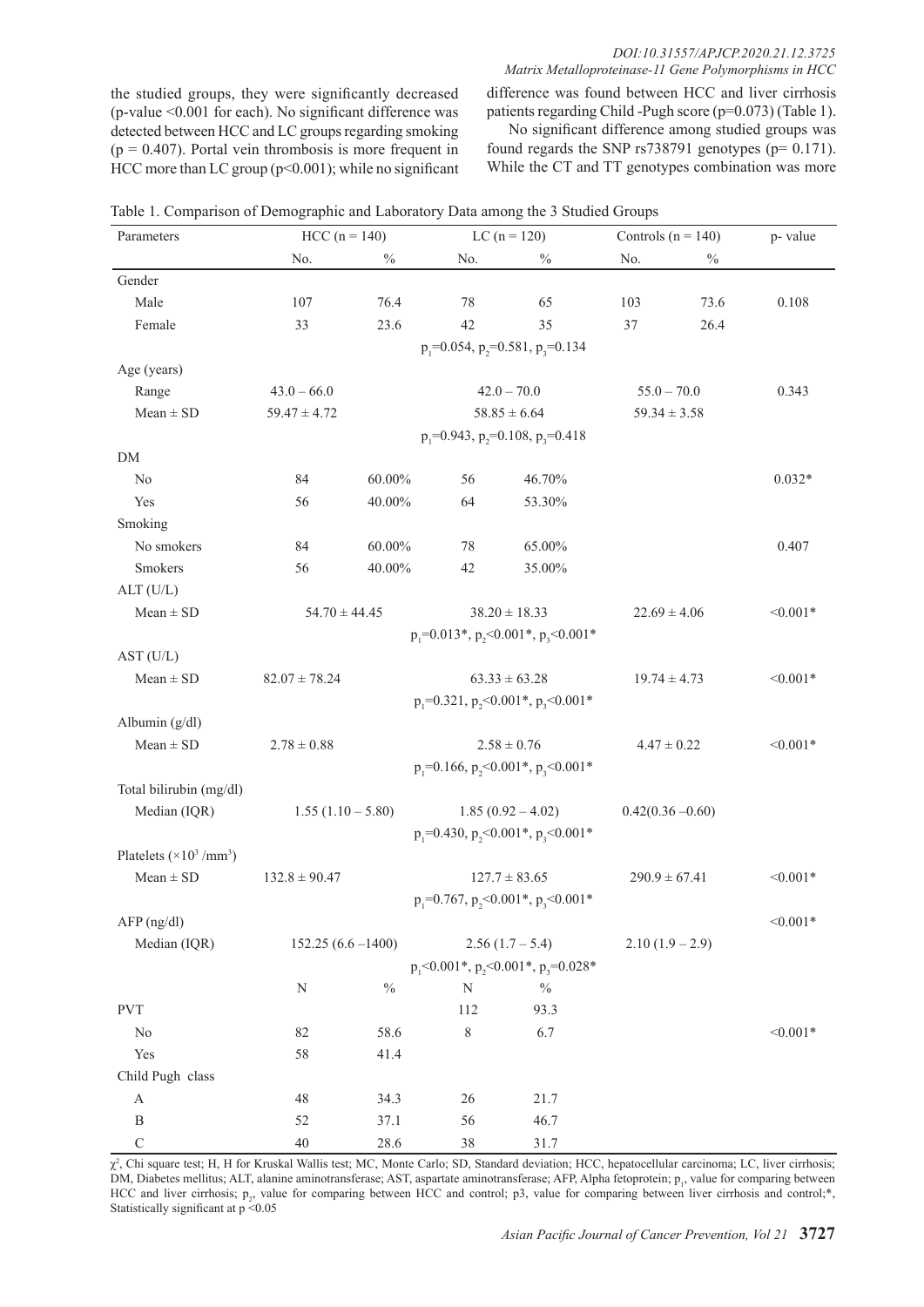| Table 2. Comparison of Genotypes and Allele Frequencies of MMP-11 (rs738791 and rs738792) among the 3 Studied |  |
|---------------------------------------------------------------------------------------------------------------|--|
| Groups                                                                                                        |  |

| Variable                              | $HCC (n = 140)$       |               | LC $(n = 120)$ |      | Controls ( $n = 140$ ) |               | $p$ -value              |
|---------------------------------------|-----------------------|---------------|----------------|------|------------------------|---------------|-------------------------|
|                                       | No.                   | $\frac{0}{0}$ | No.            | $\%$ | No.                    | $\frac{0}{0}$ |                         |
| rs738791 Genotype                     |                       |               |                |      |                        |               |                         |
| CC                                    | 52                    | 37.1          | 50             | 41.7 | 72                     | 51.4          | 0.171                   |
| <b>CT</b>                             | 70                    | 50            | 58             | 48.3 | 56                     | 40            |                         |
| <b>TT</b>                             | 18                    | 12.9          | 12             | 10.0 | 12                     | 8.6           |                         |
| $CT+TT$                               | 88                    | 62.9          | 70             | 58.3 | 68                     | 48.6          | $0.049*$                |
| Allele frequency                      |                       |               |                |      |                        |               |                         |
| $\mathcal{C}$                         | 174                   | 62.1          | 158            | 65.8 | 200                    | 71.4          | 0.064                   |
| $\mathbf T$                           | 106                   | 37.9          | 82             | 34.2 | 80                     | 28.6          |                         |
| rs738792 Genotype:                    |                       |               |                |      |                        |               |                         |
| <b>TT</b>                             | 66                    | 47.1          | 60             | 50.0 | 70                     | 50            | 0.901                   |
| TC                                    | 62                    | 44.3          | 48             | 40.0 | 60                     | 42.9          |                         |
| $\rm CC$                              | 12                    | 8.6           | 12             | 10.0 | 10                     | 7.1           |                         |
| $TC+CC$                               | 74                    | 52.9          | 60             | 50.0 | 70                     | 50            | 0.862                   |
| Allele frequency                      |                       |               |                |      |                        |               |                         |
| $\mathbf T$                           | 194                   | 69.3          | 168            | 70.0 | 200                    | 71.4          | 0.853                   |
| $\mathcal{C}$                         | 86                    | 30.7          | 72             | 30.0 | 80                     | 28.6          |                         |
| $2 \quad \sim 1$<br>$(1, 0)$ $(2, 1)$ | 1.7.1<br>$\mathbf{1}$ | $\cdots$      | $\sim$         | .    | $(1 - 2)$ $(1 - 1)$    |               | $4.0.01 \times 10^{-1}$ |

 $\chi^2$ , Chi square test; SNP, Single nucleotide polymorphism; p, p value for comparing between the 3 studied groups;\*, Statistically significant at p  $< 0.05$ .

frequent in HCC group compared to LC and control  $(p=0.049)$ . Also, a higher frequency of T allele was detected in HCC patients (37.9%) compared to cirrhotic patients (34.2%) and healthy controls (28.6%) without statistical significant difference (Table 2).

No significant difference was observed among studied groups as regards SNP rs738792 genotype (TT, TC or CC), allele distributions (T or C) (p= 0.901 and 0.853 respectively) or combination of  $TC + CC$  genotypes (p=0.712) (Table 2).

The risk of hepatocellular carcinoma among different genotypes of rs 738791 (TT and CT genotype) was significantly increased by 2.077 fold (p1=0.018) and 1.731 fold (p1=0.032) respectively when compared to healthy control. Additionally, the patients carrying heterozygous (CT+TT) genotype and T allele had a significant increased 1.791 fold (p1=0.016) and 1.523 fold ( $p1 = 0.020$ ) respectively when compared to controls.

|  | Table 3. The Odds Ratios among the Three Studied Groups According to rs738791 and rs738792 Genotypes |  |  |  |
|--|------------------------------------------------------------------------------------------------------|--|--|--|
|  |                                                                                                      |  |  |  |

| Variable          | $p_1$    | OR1 (CI. 95%)          | p,    | OR2 (CI. 95%)          | $p_{3}$ | OR3 (CI. 95%)        |
|-------------------|----------|------------------------|-------|------------------------|---------|----------------------|
| rs738791 Genotype |          |                        |       |                        |         |                      |
| $CC^{\circledR}$  |          |                        |       |                        |         |                      |
| <b>CT</b>         | $0.032*$ | $1.731(1.049 - 2.856)$ | 0.128 | $1.491(0.891 - 2.496)$ | 0.576   | $1.161(0.69 - 1.95)$ |
| <b>TT</b>         | 0.018    | $2.077(0.921 - 4.682)$ | 0.416 | $1.440(0.599 - 3.464)$ | 0.386   | $1.442(0.63 - 3.30)$ |
| CT+TT             | $0.016*$ | $1.791(1.11 - 2.89)$   | 0.116 | $1.482(0.91 - 2.42)$   | 0.457   | $1.219(0.73-1.99)$   |
| Allele frequency: |          |                        |       |                        |         |                      |
| $C^{\circledR}$   |          |                        |       |                        |         |                      |
| T                 | $0.020*$ | $1.523(1.069 - 2.171)$ | 0.17  | $1.298(0.894 - 1.882)$ | 0.383   | $1.738(0.82 - 1.68)$ |
| rs738792 Genotype |          |                        |       |                        |         |                      |
| $TT^{\circledR}$  | 1        |                        |       |                        |         |                      |
| <b>TC</b>         | 0.713    | $1.096(0.672 - 1.787)$ | 0.792 | $0.933(0.559 - 1.559)$ | 0.54    | $1.174(0.70-1.96)$   |
| CC                | 0.601    | $1.273(0.515 - 3.143)$ | 0.467 | $1.400(0.565 - 3.469)$ | 0.831   | $0.909(0.38-2.18)$   |
| TC+CC             | 0.632    | $0.892(0.56 - 1.43)$   | 1     | $1.0(0.61 - 1.62)$     | 0.646   | $0.892(0.55 - 1.45)$ |
| Allele frequency: |          |                        |       |                        |         |                      |
| $T^{\circledR}$   |          |                        |       |                        |         |                      |
| $\mathcal{C}$     | 0.579    | $1.108(0.771 - 1.593)$ | 0.721 | $1.071(0.734 - 1.565)$ | 0.86    | $1.034(0.71-1.50)$   |

CI, Confidence interval; OR1, Odds ratio for HCC and Control;  $P_1$ , Comparison between HCC and Control; OR<sub>2</sub>, Odds ratio for LC and Control;  $P_2$ , Comparison between LC and control; OR<sub>3</sub>, Odds ratio for HCC and LC;  $P_3$ , Comparison between HCC and LC;  $P^*$ , Statistically significant at p< 0.05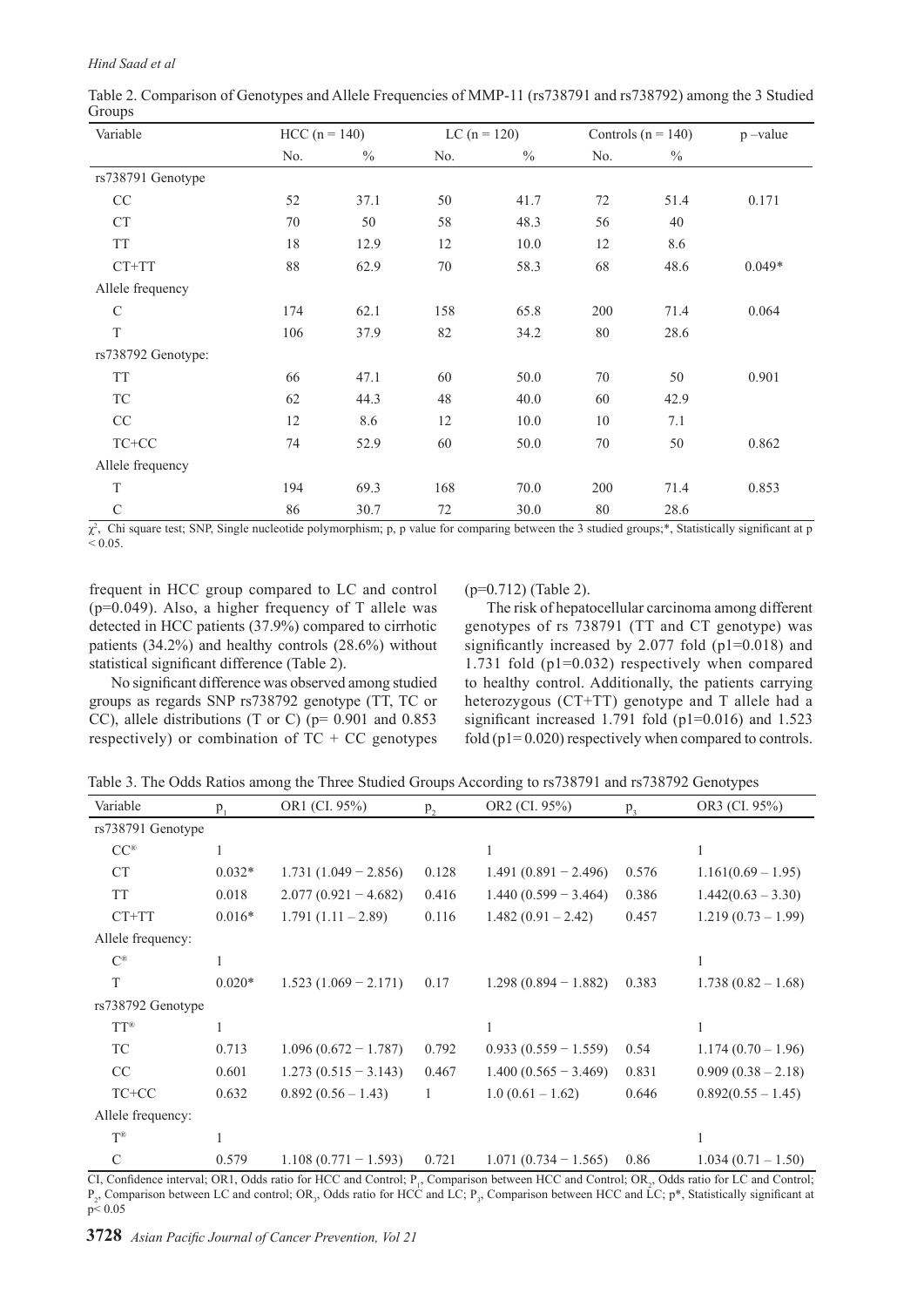| DOI:10.31557/APJCP.2020.21.12.3725                    |
|-------------------------------------------------------|
| Matrix Metalloproteinase-11 Gene Polymorphisms in HCC |

|                       |                  |                  | SNP rs738791 Genotype |               |                          |                  | p-value    |
|-----------------------|------------------|------------------|-----------------------|---------------|--------------------------|------------------|------------|
|                       | $CC (n= 52)$     |                  | $CT (n = 70)$         |               | $TT(n=18)$               |                  |            |
|                       | No.              | $\frac{0}{0}$    | No.                   | $\frac{0}{0}$ | No.                      | $\sqrt[0]{\!0}$  |            |
| Sex                   |                  |                  |                       |               |                          |                  |            |
| Male                  | 41               | 78.8             | 52                    | 74.3          | 14                       | 77.8             | 0.833      |
| Female                | $11\,$           | 21.1             | 18                    | 25.7          | $\sqrt{4}$               | 22.2             |            |
| Age (years)           |                  |                  |                       |               |                          |                  |            |
| Range                 | $43.0 - 65.0$    |                  | $50.0 - 66.0$         |               | $55.0 - 65.0$            |                  | 0.747      |
| $Mean \pm SD$ .       | $58.96 \pm 5.28$ |                  | $59.60 \pm 4.48$      |               | $60.44 \pm 3.94$         |                  |            |
| Lymph nodes           |                  |                  |                       |               |                          |                  |            |
| $\rm No$              | 44               | 84.6             | 58                    | 82.9          | $18\,$                   | $100\,$          | 0.172      |
| Yes                   | $8\,$            | 15.4             | 12                    | 17.1          | $\boldsymbol{0}$         | $\boldsymbol{0}$ |            |
| Metastasis            |                  |                  |                       |               |                          |                  |            |
| No                    | 52               | 100              | 66                    | 94.3          | $18\,$                   | $100\,$          | $MCp=$     |
| Yes                   | $\boldsymbol{0}$ | $\boldsymbol{0}$ | $\overline{4}$        | 5.7           | $\boldsymbol{0}$         | $\boldsymbol{0}$ | 0.184      |
| T (Tumor stage)       |                  |                  |                       |               |                          |                  |            |
| T1                    | 22               | 42.3             | 22                    | 31.4          | $\overline{4}$           | 22.2             | $MCp=$     |
| T <sub>2</sub>        | 24               | 46.2             | 26                    | 37.1          | 6                        | 33.3             | 0.056      |
| T <sub>3</sub>        | 6                | 11.5             | 20                    | 28.6          | $8\,$                    | 44.4             |            |
| $\operatorname{T4}$   | $\boldsymbol{0}$ | $\boldsymbol{0}$ | $\sqrt{2}$            | 2.9           | $\boldsymbol{0}$         | $\boldsymbol{0}$ |            |
| <b>PVT</b>            |                  |                  |                       |               |                          |                  |            |
| $\rm No$              | 38               | 73.1             | 38                    | 54.3          | 6                        | 33.3             | $0.008*$   |
| Yes                   | 14               | 26.9             | 32                    | 45.7          | $12\,$                   | 66.7             |            |
| AFP (ng/ml)           |                  |                  |                       |               |                          |                  |            |
| Median                | 41.79            |                  | 287                   |               | 405.2                    |                  | 0.097      |
| Focal lesion size     |                  |                  |                       |               |                          |                  | 0.073      |
| $<$ 3 cm              | 22               | 42.3             | 14                    | 20            | $\overline{4}$           | 22.2             |            |
| $>3$ cm               | 30               | 57.7             | 56                    | $80\,$        | 14                       | 77.8             |            |
| CLIP score for HCC    |                  |                  |                       |               |                          |                  |            |
| $\boldsymbol{0}$      | $10\,$           | 19.2             | $\sqrt{2}$            | 2.9           | $\boldsymbol{0}$         | $\boldsymbol{0}$ | MCp        |
| $\mathbf{1}$          | 14               | 26.9             | $10\,$                | 14.3          | $\boldsymbol{0}$         | $\boldsymbol{0}$ | $< 0.001*$ |
| $\overline{c}$        | 10               | 19.2             | 20                    | 28.6          | $\overline{c}$           | 11.1             |            |
| 3                     | $\,$ $\,$        | 15.4             | 14                    | $20\,$        | $\overline{\mathcal{L}}$ | 22.2             |            |
| $\overline{4}$        | $\,$ $\,$        | 15.4             | $12\,$                | 17.1          | 4                        | 22.2             |            |
| 5                     | $\sqrt{2}$       | $3.8\,$          | $\sqrt{6}$            | 8.6           | 8                        | 44.4             |            |
| $\sqrt{6}$            | $\boldsymbol{0}$ | $\boldsymbol{0}$ | $\sqrt{6}$            | 8.6           | $\boldsymbol{0}$         | $\boldsymbol{0}$ |            |
| BCLC score for HCC    |                  |                  |                       |               |                          |                  |            |
| $\mathbf{A}$          | 14               | 26.9             | 10                    | 14.3          | $\boldsymbol{0}$         | $\boldsymbol{0}$ | $< 0.001*$ |
| $\, {\bf B}$          | 22               | 42.3             | 16                    | 22.9          | $\sqrt{2}$               | $11.1\,$         |            |
| $\mathbf C$           | $10\,$           | 19.2             | $20\,$                | 28.6          | $\sqrt{6}$               | 33.3             |            |
| ${\rm D}$             | $\sqrt{6}$       | 11.5             | 24                    | 34.3          | $10\,$                   | 55.6             |            |
| Child score           |                  |                  |                       |               |                          |                  |            |
| $\boldsymbol{\rm{A}}$ | 24               | 46.2             | 24                    | 34.3          | $\boldsymbol{0}$         | $\boldsymbol{0}$ | $< 0.001*$ |
| $\, {\bf B}$          | $22\,$           | 42.3             | $22\,$                | 31.4          | $\,$ $\,$                | 44.4             |            |
| $\mathbf C$           | $\sqrt{6}$       | $11.5\,$         | 24                    | 34.3          | $10\,$                   | 55.6             |            |

| Table 4. Association between SNP rs738791 Genotype and Different Studied Parameters in HCC Group (n= 140) |
|-----------------------------------------------------------------------------------------------------------|
|-----------------------------------------------------------------------------------------------------------|

χ2 , Chi square test MC: Monte Carlo; H, H for Kruskal Wallis test; SNP, single nucleotide polymorphism; PVT, portal vein thrombosis; CLIP score, Cancer of the Liver Italian Program Score; BCLC stage, Barcelona clinic liver cancer stage; TNM, Tumor/node/ metastasis; \*, Statistically significant at  $p < 0.05$ 

While no significant differences were detected regarding rs738791 genotypes or allelic frequencies when comparing LC to HCC or healthy controls (Table 3). No statistically significant difference in the risk of HCC among all studied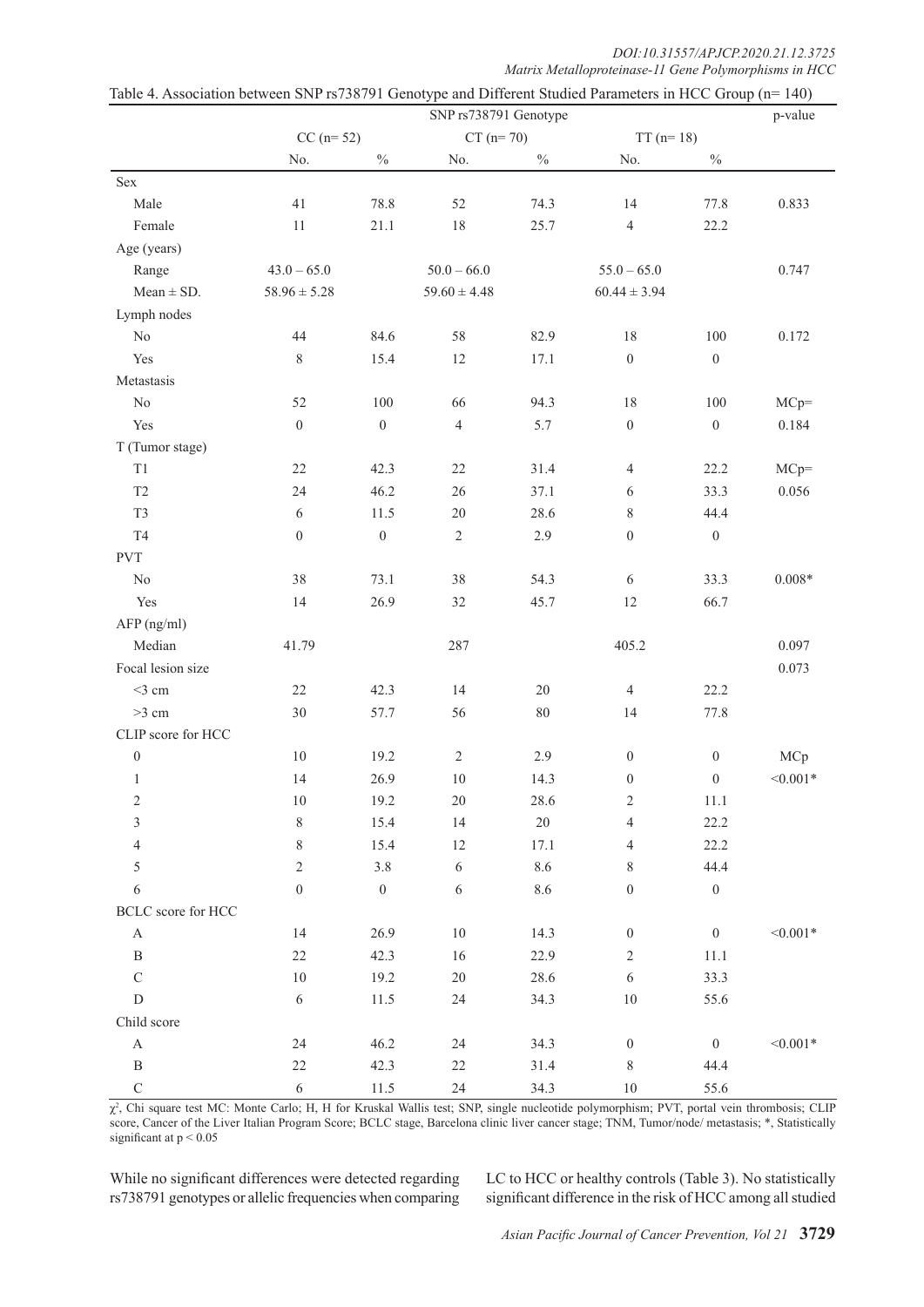| Hind Saad et al |
|-----------------|
|                 |

| radic 9. Association between 51x1-13796792 Genotype and Different Budded Farameters in FICC Group (if<br>Parametres |                  |                  | SNP rs738792 Genotype |                  |                    |                  | $1 - 1$<br>P-value |
|---------------------------------------------------------------------------------------------------------------------|------------------|------------------|-----------------------|------------------|--------------------|------------------|--------------------|
|                                                                                                                     | $TT(n=66)$       |                  |                       | $TC (n = 62)$    |                    |                  |                    |
|                                                                                                                     | No.              | $\frac{0}{0}$    | No.                   | $\%$             | $CC (n=12)$<br>No. | $\frac{0}{0}$    |                    |
| Sex                                                                                                                 |                  |                  |                       |                  |                    |                  |                    |
| Male                                                                                                                | 52               | 78.8             | 45                    | 72.6             | $10\,$             | 83.3             | 0.597              |
| Female                                                                                                              | 14               | 21.2             | 17                    | 27.4             | $\sqrt{2}$         | 16.7             |                    |
| Age (years)                                                                                                         |                  |                  |                       |                  |                    |                  |                    |
| Range                                                                                                               | $51.0 - 66.0$    |                  | $50.0 - 65.0$         |                  | $43.0 - 60.0$      |                  | $< 0.001*$         |
| $Mean \pm SD$ .                                                                                                     | $60.42 \pm 3.91$ |                  | $59.87 \pm 4.13$      |                  | $52.17 \pm 5.70$   |                  |                    |
| Lymph nodes                                                                                                         |                  |                  |                       |                  |                    |                  |                    |
| $\rm No$                                                                                                            | 56               | 84.8             | 52                    | 83.9             | 12                 | 100              | 0.331              |
| Yes                                                                                                                 | $10\,$           | 15.2             | $10\,$                | 16.1             | $\boldsymbol{0}$   | $\boldsymbol{0}$ |                    |
| Metastasis                                                                                                          |                  |                  |                       |                  |                    |                  |                    |
| $\rm No$                                                                                                            | 62               | 93.9             | 62                    | $100\,$          | 12                 | $100\,$          |                    |
| Yes                                                                                                                 | $\overline{4}$   | 6.1              | $\boldsymbol{0}$      | $\boldsymbol{0}$ | $\boldsymbol{0}$   | $\boldsymbol{0}$ | MCp=0.186          |
| T (Tumor stage)                                                                                                     |                  |                  |                       |                  |                    |                  |                    |
| $\mathrm{T}1$                                                                                                       | 32               | 48.5             | 16                    | 25.8             | $\boldsymbol{0}$   | $\boldsymbol{0}$ |                    |
| $\mathsf{T}2$                                                                                                       | $20\,$           | 30.3             | $28\,$                | 45.2             | 8                  | 66.7             |                    |
| T <sub>3</sub>                                                                                                      | 12               | 18.2             | 18                    | 29               | $\overline{4}$     | 33.3             | $MCp=0.002*$       |
| T <sub>4</sub>                                                                                                      | $\overline{2}$   | $\mathfrak{Z}$   | $\boldsymbol{0}$      | $\boldsymbol{0}$ | $\boldsymbol{0}$   | $\boldsymbol{0}$ |                    |
| <b>PVT</b>                                                                                                          |                  |                  |                       |                  |                    |                  |                    |
| $\rm No$                                                                                                            | 50               | 75.8             | 32                    | 51.6             | $\boldsymbol{0}$   | $\boldsymbol{0}$ | $< 0.001*$         |
| Yes                                                                                                                 | 16               | 24.2             | $30\,$                | 48.4             | 12                 | $100\,$          |                    |
| AFP (ng/ml)                                                                                                         |                  |                  |                       |                  |                    |                  | 0.584              |
| Median                                                                                                              | 101.9            |                  | 245                   |                  | 914.9              |                  |                    |
| Focal lesion size                                                                                                   |                  |                  |                       |                  |                    |                  |                    |
| $<$ 3 cm                                                                                                            | 24               | 36.4             | 16                    | 25.8             | $\boldsymbol{0}$   | $\boldsymbol{0}$ | $0.030*$           |
| $>3$ cm                                                                                                             | 42               | 63.6             | 46                    | 74.2             | 12                 | $100\,$          |                    |
| CLIP score for HCC                                                                                                  |                  |                  |                       |                  |                    |                  |                    |
| $\boldsymbol{0}$                                                                                                    | $12\,$           | 18.2             | $\boldsymbol{0}$      | $\boldsymbol{0}$ | $\boldsymbol{0}$   | $\boldsymbol{0}$ |                    |
| $\mathbf{1}$                                                                                                        | $20\,$           | 30.3             | $\overline{4}$        | 6.5              | $\boldsymbol{0}$   | $\boldsymbol{0}$ | MCp                |
| $\sqrt{2}$                                                                                                          | 18               | 27.3             | 14                    | 22.6             | $\boldsymbol{0}$   | $\boldsymbol{0}$ |                    |
| 3                                                                                                                   | $12\,$           | 18.2             | 14                    | 22.6             | $\boldsymbol{0}$   | $\boldsymbol{0}$ | $< 0.001*$         |
| $\overline{4}$                                                                                                      | $\overline{4}$   | 6.1              | 16                    | 25.8             | 4                  | 33.3             |                    |
| 5                                                                                                                   | $\boldsymbol{0}$ | $\boldsymbol{0}$ | $10\,$                | 16.1             | 6                  | 50               |                    |
| 6                                                                                                                   | $\boldsymbol{0}$ | $\boldsymbol{0}$ | $\overline{4}$        | 6.5              | $\sqrt{2}$         | 16.7             |                    |
| BCLC score for HCC                                                                                                  |                  |                  |                       |                  |                    |                  |                    |
| $\boldsymbol{\mathsf{A}}$                                                                                           | $22\,$           | 33.3             | $\sqrt{2}$            | 3.2              | $\boldsymbol{0}$   | $\boldsymbol{0}$ | $< 0.001*$         |
| $\, {\bf B}$                                                                                                        | 24               | 36.4             | 16                    | 25.8             | $\boldsymbol{0}$   | $\mathbf{0}$     |                    |
| $\mathbf C$                                                                                                         | $18\,$           | 27.3             | 18                    | 29               | $\boldsymbol{0}$   | $\boldsymbol{0}$ |                    |
| ${\rm D}$                                                                                                           | $\overline{c}$   | $\mathfrak{Z}$   | 26                    | 41.9             | 12                 | $100\,$          |                    |
| Child score                                                                                                         |                  |                  |                       |                  |                    |                  |                    |
| $\boldsymbol{\mathsf{A}}$                                                                                           | 48               | 72.7             | $\boldsymbol{0}$      | $\boldsymbol{0}$ | $\boldsymbol{0}$   | $\boldsymbol{0}$ | MCp                |
| $\, {\bf B}$                                                                                                        | 16               | 24.2             | 36                    | 58.1             | $\boldsymbol{0}$   | $\boldsymbol{0}$ | $< 0.001*$         |
| $\mathbf C$                                                                                                         | $\overline{c}$   | $\mathfrak{Z}$   | $26\,$                | 41.9             | 12                 | $100\,$          |                    |

| Table 5. Association between SNP rs738792 Genotype and Different Studied Parameters in HCC Group (n= 140). |  |  |  |  |
|------------------------------------------------------------------------------------------------------------|--|--|--|--|
|                                                                                                            |  |  |  |  |

 $\chi^2$ , Chi square test; MC, Monte Carlo; H, H for Kruskal Wallis test; PVT, portal vein thrombosis; BCLC stage, Barcelona clinic liver cancer stage; TNM, Tumor/node/ metastasis; \*, Statistically significant at p <0.05.

groups regarding genotypic or allelic frequencies of rs738792 polymorphism (Table 3). The associations between MMP-11 genotypes and different studied parameters in HCC group revealed that, no statistically significant association between the CC, CT or TT of rs738791 genotype and all of age, sex, lymph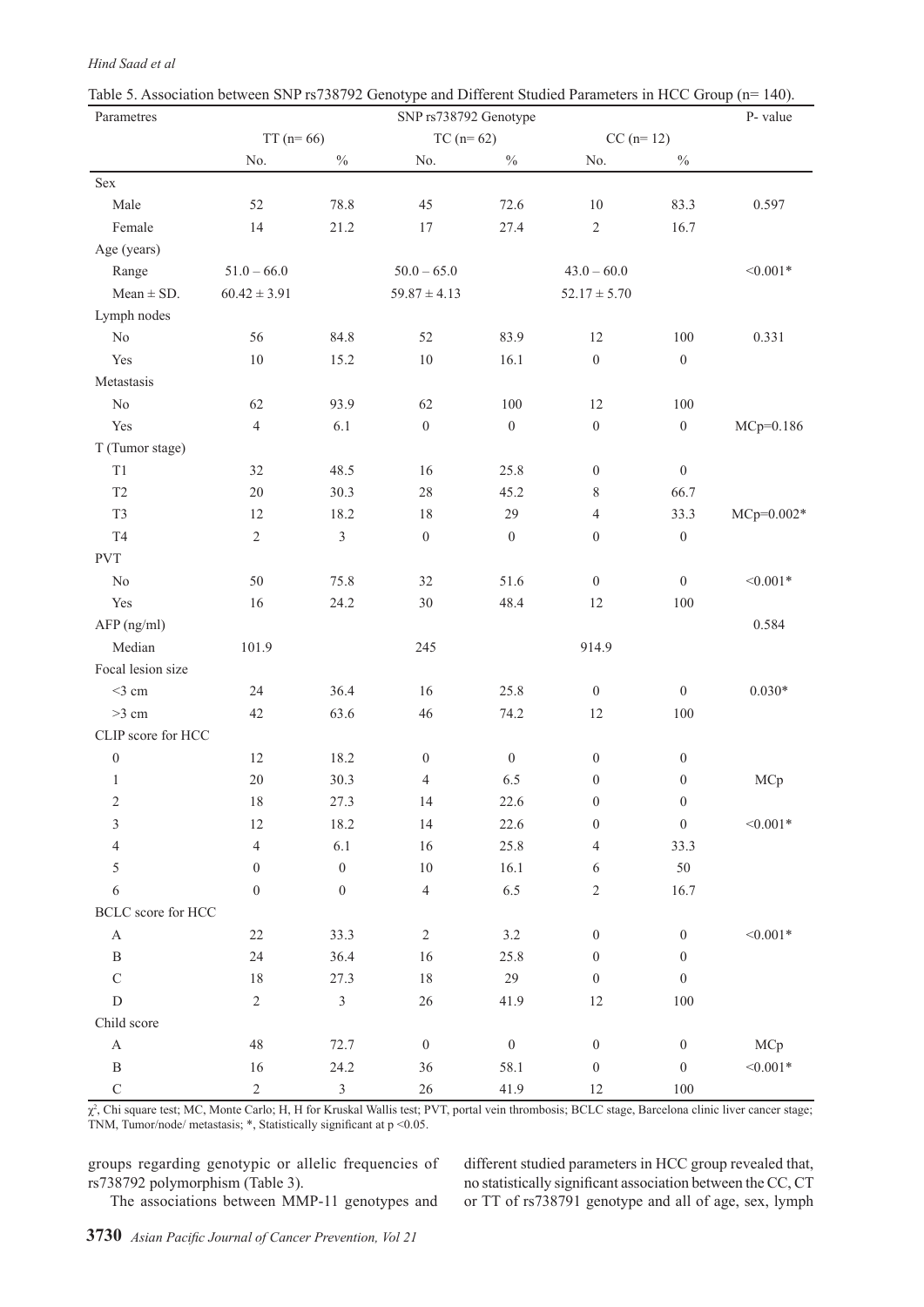Table 6. Distribution of Observed SNP rs738791 and rs738792 Genotypes Frequencies and Their Consistent with Hardy-Weinberg

| Variable              | Observed<br>Expected |       | $\chi^2$ Test | p value |
|-----------------------|----------------------|-------|---------------|---------|
| SNP rs738791 Genotype |                      |       |               |         |
| $HCC (n= 140)$        |                      |       |               |         |
| CC                    | 52                   | 54.1  | 0.55          | 0.458   |
| <b>CT</b>             | 70                   | 65.9  |               |         |
| <b>TT</b>             | 18                   | 20.1  |               |         |
| Cirrhosis ( $n=120$ ) |                      |       |               |         |
| CC                    | 50                   | 52    | 0.664         | 0.415   |
| <b>CT</b>             | 58                   | 54    |               |         |
| <b>TT</b>             | 12                   | 14    |               |         |
| Controls $(n=140)$    |                      |       |               |         |
| CC                    | 72                   | 71.4  | 0.056         | 0.812   |
| <b>CT</b>             | 56                   | 57.1  |               |         |
| <b>TT</b>             | 12                   | 11.4  |               |         |
| Total $(n=400)$       |                      |       |               |         |
| <b>CC</b>             | 174                  | 176.9 | 0.421         | 0.516   |
| <b>CT</b>             | 184                  | 178.2 |               |         |
| <b>TT</b>             | 42                   | 44.9  |               |         |
| SNP rs738792 Genotype |                      |       |               |         |
| $HCC (n=140)$         |                      |       |               |         |
| <b>TT</b>             | 66                   | 67.2  | 0.23          | 0.631   |
| <b>TC</b>             | 62                   | 59.6  |               |         |
| CC                    | 12                   | 13.2  |               |         |
| Cirrhosis ( $n=120$ ) |                      |       |               |         |
| <b>TT</b>             | 60                   | 58.8  | 0.272         | 0.601   |
| <b>TC</b>             | 48                   | 50.4  |               |         |
| CC                    | 12                   | 10.8  |               |         |
| Controls ( $n=140$ )  |                      |       |               |         |
| <b>TT</b>             | 70                   | 71.4  | 0.35          | 0.554   |
| <b>TC</b>             | 60                   | 57.1  |               |         |
| CC                    | 10                   | 11.4  |               |         |
| Total $(n=400)$       |                      |       |               |         |
| <b>TT</b>             | 196                  | 197.4 | 0.112         | 0.737   |
| TC                    | 170                  | 167.2 |               |         |
| CC                    | 34                   | 35.4  |               |         |

If p< 0.05 it is not consistent with Hardy-Weinberg Equilibrium (HWE)

node involvement, distant metastasis, TNM stage, AFP and tumor size. While, there was a significant association between different rs738791 genotypes and Barcelona

#### *DOI:10.31557/APJCP.2020.21.12.3725 Matrix Metalloproteinase-11 Gene Polymorphisms in HCC*

stage (p< 0.001) as advanced Barcelona stages (C and D) was increased in presence of T allele in homozygous and heterozygous forms (CT+TT), CLIP score increased in cases with T allele in homozygous forms  $(TT)$  (p< 0.001). Also, the Child Pugh class B and C more increased in presence of T allele in homozygous and heterozygous forms (CT+TT)  $(p< 0.001)$  and PVT was more frequent in presence of T allele in homozygous and heterozygous forms (CT+TT) (p=0.008) (Table 4).

The HCC cases harboring TT, TC, and CC of rs738792 genotype showed no statistically significant association with each of sex, lymph node involvement, distant metastasis and AFP. While a significant difference was found between different genotypes and age (p< 0.001). The presence of C allele of rs738792 genotype in homozygous and heterozygous forms (CC+CT) had higher risk of developing PVT (p< 0.001), advanced tumor stage (p=0.002), increased focal lesion size >3 cm (p= 0.030), increased CLIP score (p<0.001), more advanced Barcelona stage  $[D]$  ( $p < 0.001$ ) and more advanced liver failure with Child Pugh class [B and C] ( $p < 0.001$ ) (Table 5).

Table 6 showed that the observed distribution regarding genotype frequencies of rs738791 and rs738792 were consistent with the expected distribution in Hardy Weinberg equilibrium.

The univariate analysis conducted on potential risk factors of HCC, indicated that both AFP and T allele in homozygous and heterozygous forms (CT+TT) associated significantly  $(p<0.05)$  with the increased risk of HCC against controls (OR=1.940, 95% CI: 1.514 – 2.486, p<0.001; OR=1.792, 95% CI: 1.112 – 2.887, p=0.017). On multivariate analysis, all variables with  $p<0.05$  were included, the AFP level was independent risk factor for HCC development ( $p<0.001$ ) with a 1.946 fold while the CT/TT genotype appeared to be non-significantly associated with risk of HCC (OR=0.838, 95% CI: 0.379  $-1.852$ , p=0.662) (Table 7).

#### **Discussion**

Cirrhosis is most commonly caused by chronic hepatitis C infection and it is one of the major risk factors of HCC development (Berry et al., 2019). Matrix metalloproteinase-11 (MMP-11) has an important role in tumor migration and metastasis. Therefore, this study was designed to evaluate the value of two single nucleotide polymorphisms (SNPs) rs738791 and rs738792 for MMP-11 as a risk factor of HCC development among Egyptian cirrhotic patients. Two hundred sixty patients

| Table 7. Univariate and Multivariate Analysis for All Studied Parameters Affecting HCC Group Versus Control |  |  |  |  |
|-------------------------------------------------------------------------------------------------------------|--|--|--|--|
|                                                                                                             |  |  |  |  |

| Variable                          |               | Univariate             | #Multivariate |                        |  |
|-----------------------------------|---------------|------------------------|---------------|------------------------|--|
|                                   |               | OR $(95\%C.I)$         | D             | OR (95%C.I)            |  |
| Sex (male)                        | 0.581         | $0.859(0.499 - 1.476)$ |               |                        |  |
| Age (years)                       | 0.797         | $1.007(0.952 - 1.066)$ |               |                        |  |
| Smoking                           | 0.06          | $1.610(0.979 - 2.646)$ |               |                        |  |
| AFP                               | $\leq 0.001*$ | $1.940(1.514 - 2.486)$ | $\leq 0.001*$ | $1.946(1.516 - 2.499)$ |  |
| SNP $rs738791$ Genotype $(CT+TT)$ | $0.017*$      | $1.792(1.112 - 2.887)$ | 0.662         | $0.838(0.379 - 1.852)$ |  |

OR, Odd`s ratio; C.I, Confidence interval; #, All variables with p<0.05 was included in the multivariate; \*, Statistically significant at p < 0.05

*Asian Pacific Journal of Cancer Prevention, Vol 21* **3731**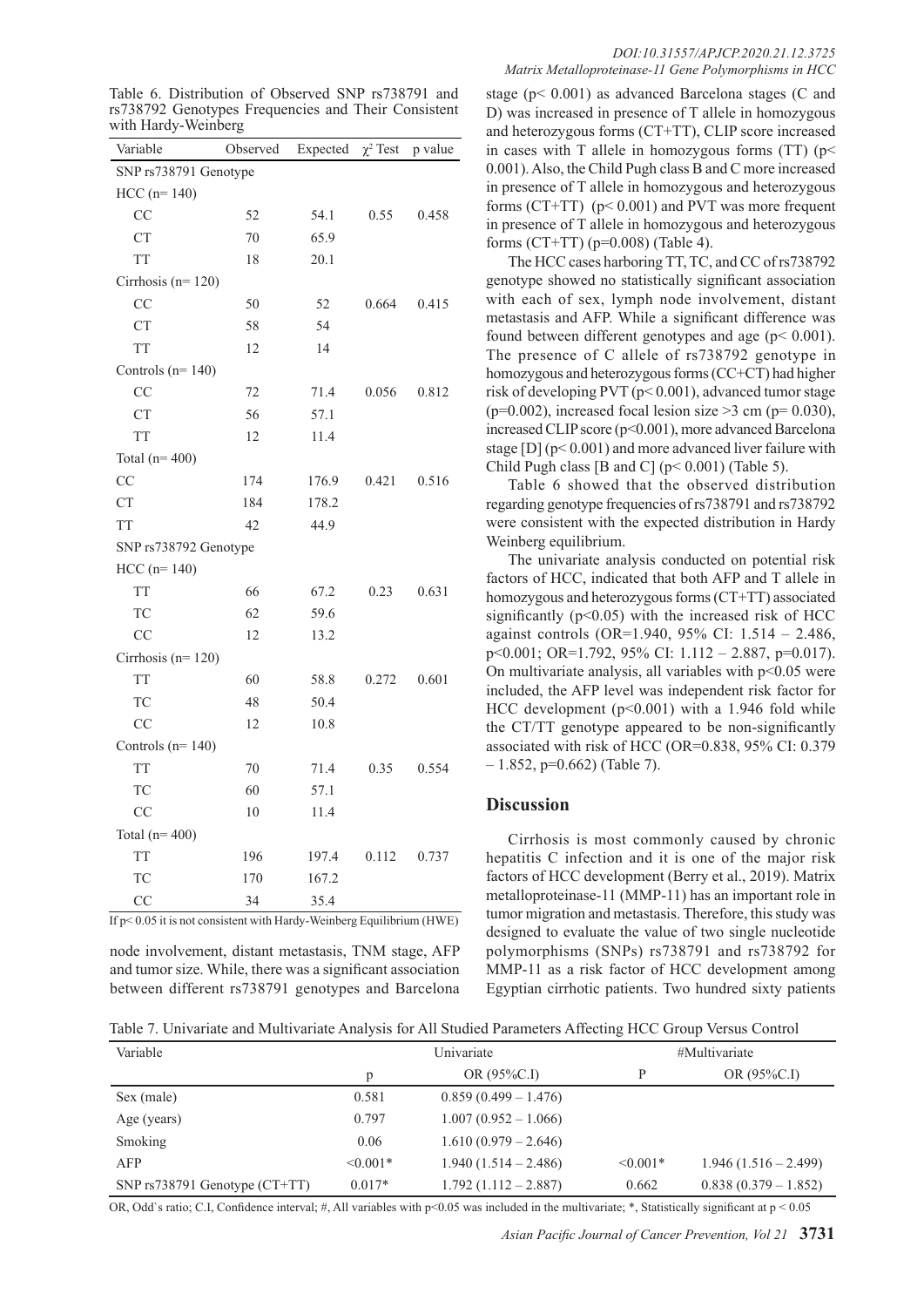#### *Hind Saad et al*

were included in the study, 140 of them with HCC on top of CHC and 120 patients with post CHC liver cirrhosis (LC) as well as 140 subjects were enrolled in the study as healthy controls.

Diabetes mellitus (DM) in our study was significantly more prevalent among patients with LC than in those with HCC. The current data were in contrary with a study carried out by Hassan et al. (2010) who reported that diabetes appears to increase risk of HCC and this risk is correlated with a long duration of having diabetes.

In the current study, platelet count and albumin are significantly lower in both cirrhotic and HCC patients compared to control group. This was in agreement with Franca et al., (2004) who reported different theories about thrombocytopenia in chronic liver diseases. They include sequestration of platelets in spleen due to portal hypertension, decreased thrombopoietin levels, bone marrow suppression because of underlying liver disease present and auto-antibody destruction of platelets.

Dufour et al., (2000) and Harris, (2005) stated that serum level of albumin is an excellent marker of synthetic function of the liver in patients with chronic liver disease which indicates poor liver function. The most common cause for a low albumin is chronic liver failure due to presence of cirrhosis.

In the present study, a significant increase in aminotransferases (ALT and AST) was detected in HCC group more than that in cirrhosis group compared to the control group. This result was compatible with the previously stated that liver tests were elevated significantly in patients with HCC in comparison to chronic liver disease (Zekri et al., 2010). Also, in the present study, there was no significant difference of these parameters between cirrhosis and HCC groups. This finding was completely in agreement with the previously reported that hepatic functions cannot distinguish between HCC and cirrhosis (Silva et al., 2008). AST and ALT measure the intracellular hepatic enzymes concentration that have released into circulation and act as hepatocyte injury marker. Alkaline phosphatase, bilirubin and gamma glutamyl transpeptidase serve as markers of cholestasis and biliary function (Harris, 2005).

In our study, we found that patients with HCC had the highest level of AFP compared to cirrhotic patients and controls with a range up to 1400 ng/ml. This was in agreement with a study done by Stewart in 2008 who found that AFP is increased in HCC patients and > 90% of such patients have elevated levels in the range of 400 -500 ng/ml (Stewart, 2008). Also AFP level was significantly higher in cirrhotic patients in comparison with controls in our study, which agreed with Wang et al., (2005) and Tai et al., (2009) who reported in their study raised levels of AFP in cirrhotic patients without HCC. Di Bisceglie et al., (2005) observed that AFP production is triggered by presence of inflammation, occurrence of hepatocellular injury and necrosis, possibly as a result of increased turnover of hepatocyte.

Also, Mousa et al., (2012) reported that elevated levels of serum AFP may be a result of altered hepatocyte-hepatocyte interaction which is associated with a loss of normally present architectural arrangements

rather than active regeneration or necrosis. Chaiteerakij et al., (2015) reported that, serum level of AFP is considered as early diagnostic and prognostic biomarker for HCC, and it is an independent risk predictor of pathological grade, disease progression, patient survival and tumor recurrence (Bai et al., 2017).

Moreover the MMP-1 polymorphism in the present study, no significant difference among studied groups was found as regards the SNP rs738791 genotypes. While the CT and TT genotypes combination was more frequent in HCC group compared to LC and control. Also, a higher frequency of T allele was detected in HCC patients (37.9%) compared to cirrhotic patients (34.2%) and healthy controls (28.6%) without statistical significant difference. No significant difference was observed among studied groups as regards SNP rs738792 genotype (TT, TC or CC), allele distributions (T or C) or combination of TC + CC genotypes.

The risk of hepatocellular carcinoma among different genotypes of rs 738791 (TT and CT genotype) was significantly increased by 2.077 fold and 1.731 fold respectively when compared to healthy control. Additionally, the patients carrying heterozygous (CT+TT) genotype and T allele had a significant increased 1.791 fold and 1.523 fold respectively when compared to controls. While no significant differences were detected regarding rs738791 genotypes or allelic frequencies when comparing LC to HCC or healthy controls. These findings suggest that different MMP-11 polymorphisms may play different roles in development of cancer.

In contrast, no statistically significant difference among all studied groups regarding genotypic or allelic frequencies of rs738792 polymorphism was found. These results were compatible with the previously reported study Wang et al., (2018) as they found that there was no significant difference as regards HCC patients with the rs738792 polymorphisms when compared with healthy controls.

The associations between MMP-11 genotypes and different studied parameters in HCC group revealed that, no statistically significant association between the CC, CT or TT of rs738791 genotype and all of age, sex, lymph node involvement, distant metastasis, TNM stage, AFP and tumor size. These results were also obtained by Wang et al., (2018) who revealed that no significant associations between AFP serum level in HCC patients and genotypes of any MMP-11 SNPs.

There was a significant association between different rs738791 genotypes and Barcelona stage as advanced Barcelona stages (C and D) was increased in presence of T allele in homozygous and heterozygous forms (CT+TT), CLIP score increased in cases with T allele in homozygous forms (TT). Also, the Child Pugh class B and C more increased in presence of T allele in homozygous and heterozygous forms (CT+TT) and PVT was more frequent in presence of T allele in homozygous and heterozygous forms (CT+TT). MMP-1 high expression proved to be a risk factor for tumor recurrence and independent molecular marker of prognosis in HCC and may become a novel target in the strategies for the prediction of tumor progression and prognosis of this disease (Yassen et al.,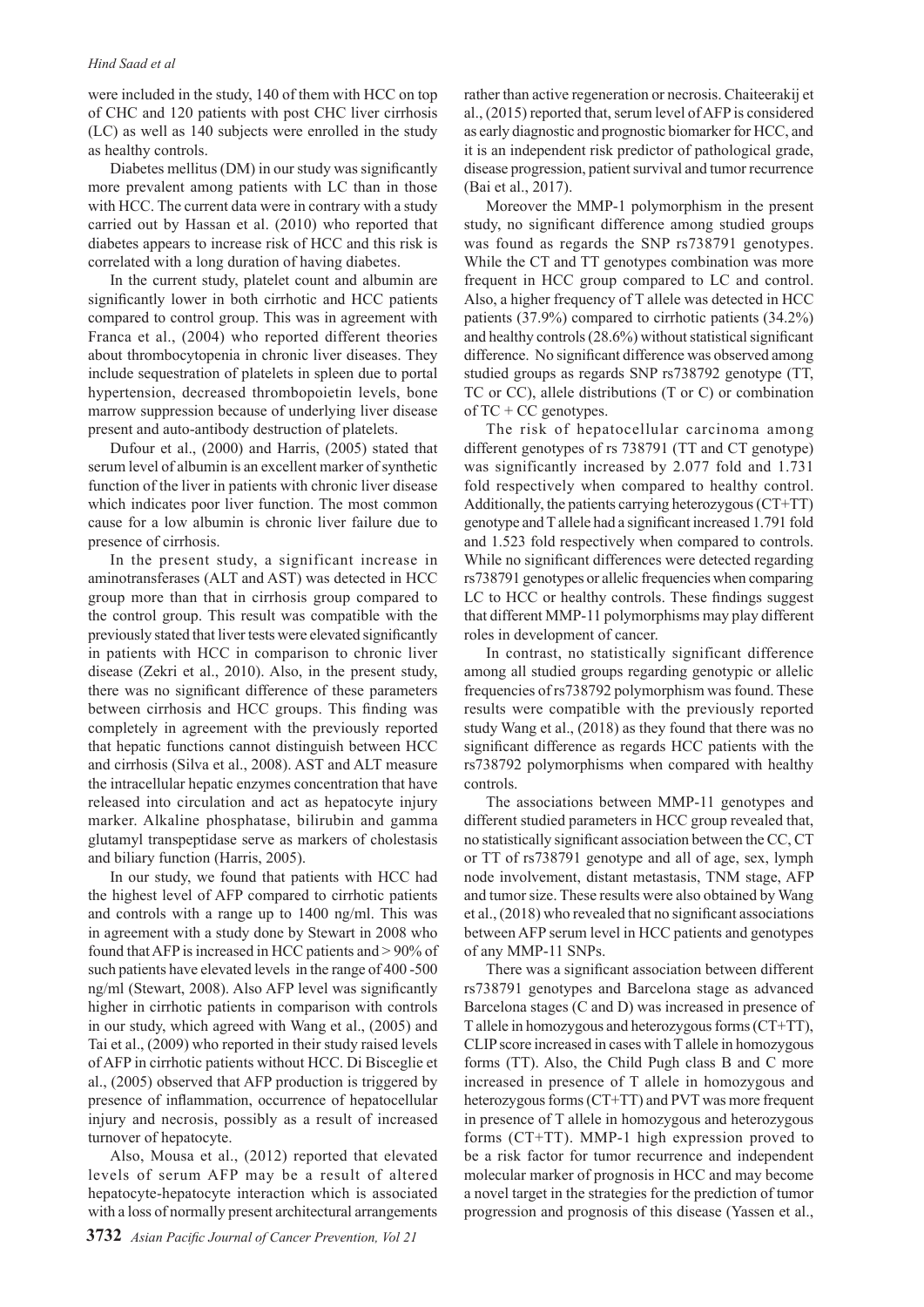2013).

On the other hand, the HCC cases harboring TT, TC, and CC of rs738792 genotype showed no statistically significant association with each of sex, lymph node involvement, distant metastasis and AFP. While significant difference was found between different genotypes and age. The presence of C allele of rs738792 genotype in homozygous and heterozygous forms (CC+CT) had higher risk of developing PVT, advanced tumor stage, increased focal lesion size >3 cm, increased CLIP score, more advanced Barcelona stage [D] and more advanced liver failure with Child Pugh class [B and C].These results agreed with Wang et al. (2018) who reported that no significant associations between the levels of HCC clinical pathologic markers and genotypes of any MMP-11 SNPs.

The current study revealed that the observed distribution regarding genotype frequencies of rs738791 and rs738792 and Hardy-Weinberg, the distribution was consistent with the expected distribution in Hardy Weinberg equilibrium.

The univariate analysis conducted on potential risk factors of HCC in our work indicated that both AFP and T allele of SNP rs 738791 in homozygous and heterozygous forms (CT+TT) was associated significantly ( $p$ <0.05) with the increased risk of HCC against controls (OR=1.940, 95% CI: 1.514 – 2.486, p<0.001; OR=1.792, 95% CI: 1.112 – 2.887, p<0.017). Also, Wang et al., 2018 reported that after potential confounders adjustment, subjects with combined CT and TT of MMP-11 rs738791 polymorphism had a 1.389-fold- ( %95 CI: 1.004-1.921;  $p < 0.05$ ) higher risk of HCC development compared to those with homozygotes C/C.

In conclusion, we found that the genetic polymorphisms in the *Matrix metalloproteinases-11 (MMP-11)* gene: rs738791, but not rs738792 was significantly associated with risk of HCC development in Egyptian patients with chronic HCV infection. Carriers of the CT+TT allele of the rs738791 variant were at greater risk of HCC compared with wild-type (CC) carriers. Furthermore, the presence of C allele of rs738792 genotype in homozygous and heterozygous forms (CC+CT) had higher risk of developing PVT, increased tumor size, advanced tumor stages, higher CLIP score, advanced Barcelona stage and more advanced liver cell failure. Future large scale studies are recommended to clarify the role of other genetic variation in the *MMP-11* gene that may help in understanding the pathogenesis of HCC and to be targeting for therapy.

# **Acknowledgements**

Deep thanks to all members of National liver Institute for their support

# *Conflict of interest*

No conflict of interest to be declared.

All authors share the clinical, pathological, and statistical assessment prospects of the manuscript added to the writing.

# **References**

- Bai DS, Zhang C, Chen P, Jin SJ, Jiang GQ (2017): The prognostic correlation of AFP level at diagnosis with pathological grade, progression, and survival of patients with hepatocellular carcinoma. *Sci Rep*, **7**, 12870.
- Berry E, Avraham Y, Mechoulam R, et al (2019):Treatment of hepatic encephalopathy and liver cirrhosis; U.S. Patent No. **10**, pp 166-202.
- Bi Q, Tang S, Xia L, et al (2012): Ectopic expression of MiR-125a inhibits the proliferation and metastasis of hepatocellular carcinoma by targeting MMP11 and VEGF. *PLoS One*, **7**, e40169.
- Chaiteerakij R, Zhang X, Addissie BD, et al (2015). Combinations of biomarkers and Milan criteria for predicting hepatocellular carcinoma recurrence after liver transplantation. *Liver Transplantation*, **21**, 599-606.
- Di Bisceglie AM (2005): Pretransplant treatments for hepatocellular carcinoma: Do they improve outcomes?. *Liver Transpl*, **11**, 10–3.
- Dufour DR, Lott JA, Nolte FS, et al (2000). Diagnosis and monitoring of hepatic injury. II. Recommendations for use of laboratory tests in screening, diagnosis, and monitoring. *Clin Chem*, **46**, 2050-68.
- European Association for the Study of the Liver (2018): EASL Clinical Practice Guidelines: Management of hepatocellular carcinoma. *J Hepatol*, **69**, 182-236.
- França AV, Elias Junior J, Lima BL, Martinelli AL, Carrilho FJ (2004). Diagnosis, staging and treatment of hepatocellular carcinoma. *Braz J Med Biol Res*, **37**, 1689-705.
- Geervliet E, Bansal R (2020). Matrix metalloproteinases as potential biomarkers and therapeutic targets in liver diseases. *Cells*, **9**, 1212.
- Gupta H, Youn GS, Shin MJ, Suk KT (2019). Role of gut microbiota in hepatocarcinogenesis. *Microorganisms*, **7**, 121.
- Harris EH (2005). Elevated liver function tests in type 2 diabetes. *Clin Diabetes*, **23**, 115-9.
- Hassan MM, Curley SA, Li D, et al (2010). Association of diabetes duration and diabetes treatment with the risk of hepatocellular carcinoma. *Cancer*, **116**, 1938-46.
- Josep QU, Rodríguez F, Gregori J (2019). Primers and methods for detecting human hepatitis C virus (HCV) variants in an isolated sample; U.S. Patent Application No. 10/202,659.
- Kessenbrock K, Plaks V, Werb Z (2010). Matrix metalloproteinases: regulators of the tumor microenvironment. *Cell*, **141**, 52–67.
- Koleck TA, Bender CM, Clark BZ, et al (2017). An exploratory study of host polymorphisms in genes that clinically characterize breast cancer tumors and pretreatment cognitive performance in breast cancer survivors. *Breast Cancer Targets Therapy*, **9**, 95-110.
- Lin CW, Yang SF, Chuang CY, Lin HP, Hsin CH (2015). Association of matrix metalloproteinase-11 polymorphisms with susceptibility and clinicopathologic characteristics for oral squamous cell carcinoma. *Head Neck*, **37**, 1425- 31.
- Mousa N, Gad Y, Abdel-Aziz A, Abd-Elaal I (2012). Increased α-fetoprotein predicts steatosis among patients with chronic hepatitis C genotype 4. *Int J Hepatol*, **2012**, Article ID 636392, 5 pages.
- Pugh RN, Murray-Lyon IM, Dawson JL, Pietroni MC, Williams R (1973). Transection of the esophagus for bleeding esophageal varices. *Br J Surg*, **60**, 646-9.
- Rouyer N, Wolf C, Chenard MP, Rio MC, Chambon P, et al (1994). Stromelysin-3 gene expression in human cancer: an overview. *Invasion Metastasis*, **14**, 269-75.
- Silva M, Moya A, Berenguer M, et al (2008). Expanded criteria for liver transplantation in patients with cirrhosis and hepatocellular carcinoma. *Liver Transplantation*, **14**,

*Asian Pacific Journal of Cancer Prevention, Vol 21* **3733**